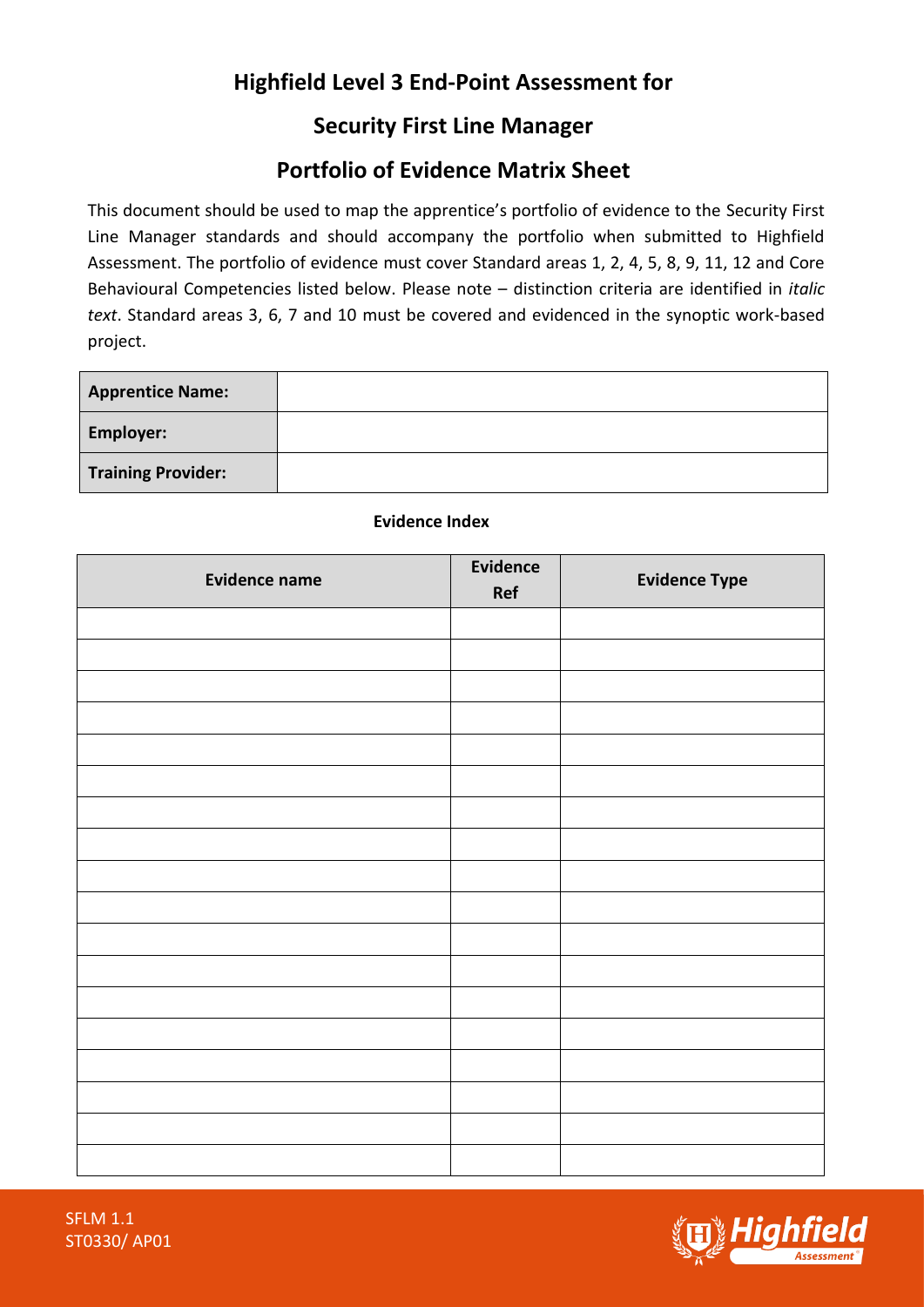| <b>Ref</b>      | <b>Assessment Criteria</b>                                                                                                                                                                                                                          | <b>Evidence</b><br><b>Ref</b> | Location/<br>Page in<br>evidence |  |
|-----------------|-----------------------------------------------------------------------------------------------------------------------------------------------------------------------------------------------------------------------------------------------------|-------------------------------|----------------------------------|--|
|                 | Area 1 - Health and Safety                                                                                                                                                                                                                          |                               |                                  |  |
| HS1             | Identify three examples of Health and Safety Regulations and<br>explain why these minimise risk and hazards to health and<br>wellbeing                                                                                                              |                               |                                  |  |
| HS <sub>2</sub> | Identify own responsibilities when complying to Health and Safety<br>Regulations in their own area of responsibility                                                                                                                                |                               |                                  |  |
| HS <sub>3</sub> | Identify the implications of non-compliance to staff, visitors and<br>the organisation.                                                                                                                                                             |                               |                                  |  |
| HS4             | Explain a H&S incident that has occurred in the workplace,<br>describing the investigation undertaken and the measures<br>implemented as a result. (Learners must reference H&S policy and<br>Legislation compliance when describing this incident) |                               |                                  |  |
| HS5             | Explain their organisations process for evaluating H&S Compliance<br>referencing the organisational H&S policy, H&S audit practices, and<br>action planning process for risk reduction                                                              |                               |                                  |  |
|                 | Area 2 - Customer and Stakeholder Management                                                                                                                                                                                                        |                               |                                  |  |
| CS <sub>1</sub> | Describe the market in which their role operates                                                                                                                                                                                                    |                               |                                  |  |
| CS <sub>2</sub> | Identify their customers and industry stakeholders                                                                                                                                                                                                  |                               |                                  |  |
| CS <sub>3</sub> | Identify how knowing these helps build relationships and<br>confidence in the service                                                                                                                                                               |                               |                                  |  |
| CS4             | Give one example from their own experience of a specific security<br>problem raised by their customer (e.g. unauthorised access, down<br>manning) and describe the measures implemented to meet the<br>Customer's needs                             |                               |                                  |  |
| CS <sub>5</sub> | Identify internal and external sources of information and explain<br>how accessing these would add value to the service they are<br>responsible for                                                                                                 |                               |                                  |  |
| CS6             | Describe an activity that has been implemented in their own area of<br>responsibility that has strengthened their relationship with the<br>customer                                                                                                 |                               |                                  |  |
|                 | <b>Area 4 - Staff Management and Development</b>                                                                                                                                                                                                    |                               |                                  |  |
| SM1             | Describe the structure of their own Department. Must be able to<br>identify job roles, required knowledge, skills and essential and<br>desirable qualifications for each                                                                            |                               |                                  |  |
| SM <sub>2</sub> | Identify three forms of legislation in relation to people<br>management and the relevant organisational policy to support this.                                                                                                                     |                               |                                  |  |
| SM <sub>3</sub> | Describe the techniques they use to motivate staff in their area of<br>responsibility                                                                                                                                                               |                               |                                  |  |
| SM4             | Describe the communication techniques they use with their teams<br>and Customers and why these are effective                                                                                                                                        |                               |                                  |  |
| SM <sub>5</sub> | Describe own organisations development policy and describe the<br>coaching and guidance you have provided to the workforce to<br>comply with this                                                                                                   |                               |                                  |  |

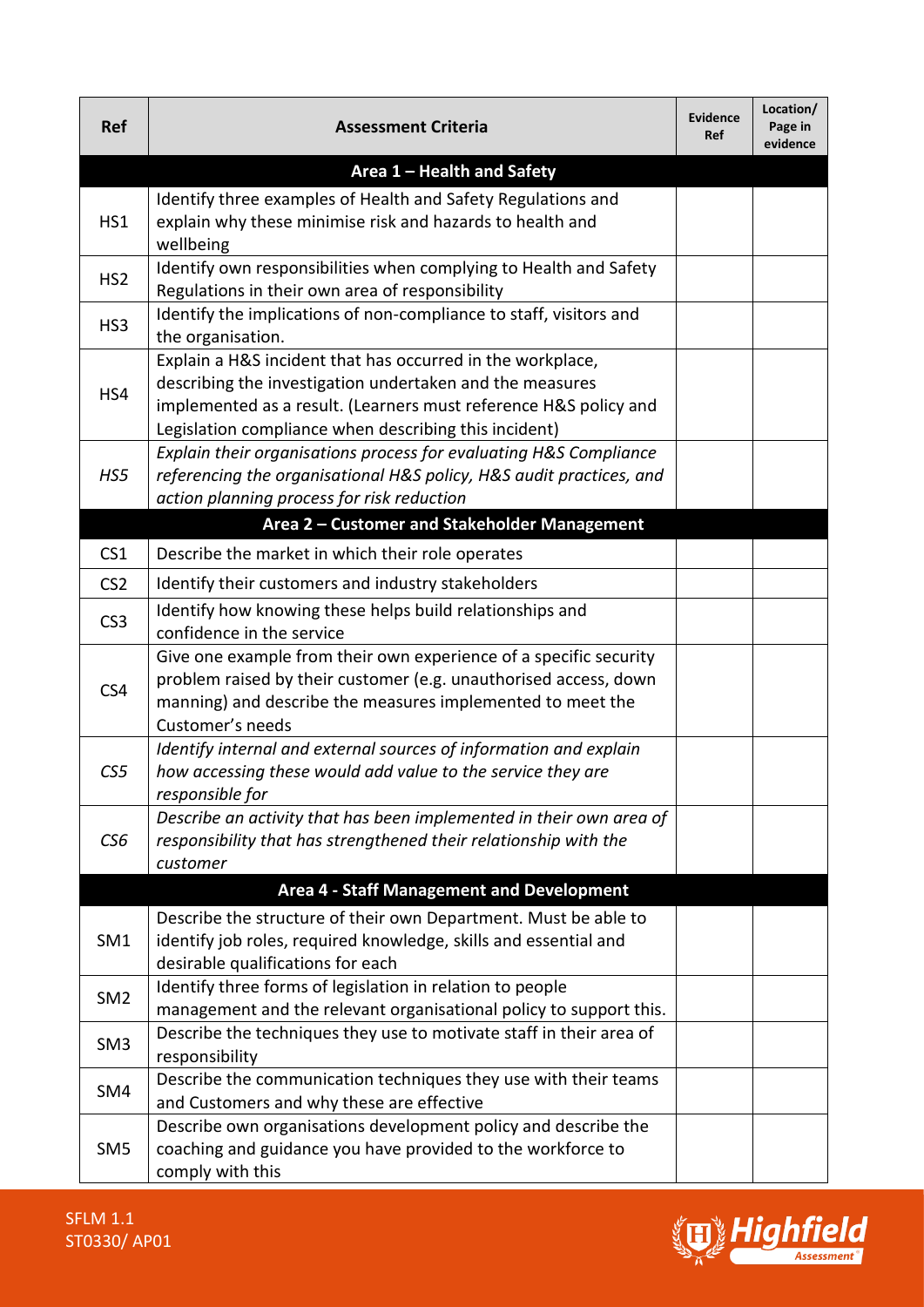| <b>Ref</b>      | <b>Assessment Criteria</b>                                                                                                                                                                                                                                                   | <b>Evidence</b><br>Ref | Location/<br>Page in<br>evidence |
|-----------------|------------------------------------------------------------------------------------------------------------------------------------------------------------------------------------------------------------------------------------------------------------------------------|------------------------|----------------------------------|
| SM <sub>6</sub> | Describe the benefits that a motivated workforce brings to the<br>Team, the Customer and the Organisation                                                                                                                                                                    |                        |                                  |
| SM7             | Explain how Equality, Diversity and Inclusion is communicated and<br>represented within the Teams that they manage and what impact<br>this has on Team performance, and the organisation as a whole                                                                          |                        |                                  |
|                 | Area 5 - Contract Performance and Management                                                                                                                                                                                                                                 |                        |                                  |
| CP1             | Identify three different contract models that can be used in the<br>Security Industry and briefly describe each                                                                                                                                                              |                        |                                  |
| CP <sub>2</sub> | Explain how the Security Service Provision is performance<br>managed in their own organisation (e.g. SLA/KPI)                                                                                                                                                                |                        |                                  |
| CP <sub>3</sub> | Identify the regulations that govern security provision on a national<br>scale, identifying at least two of the licenses required and the<br>impact if their own team is non-compliant                                                                                       |                        |                                  |
| CP4             | Describe two KPI criteria for their own area of responsibility and<br>how they relate to the service that they deliver                                                                                                                                                       |                        |                                  |
| CP <sub>5</sub> | Identify the management information that can be used to evidence<br>KPI performance                                                                                                                                                                                          |                        |                                  |
| CP <sub>6</sub> | Describe an example of how the security provision could fail to<br>meet the minimum requirements of a KPI and provide example of<br>measure that could be implemented to resolve                                                                                             |                        |                                  |
| CPZ             | Explain the potential impact of failing to meet a KPI to staff, the<br>Customer and the Organisation                                                                                                                                                                         |                        |                                  |
| CP8             | Give examples of penalties that can occur if performance is not<br>managed                                                                                                                                                                                                   |                        |                                  |
| CP <sub>9</sub> | Describe when they have provided added value to their customer<br>and how this can impact perception of the overall contract<br>performance                                                                                                                                  |                        |                                  |
|                 | <b>Area 8 - Communication</b>                                                                                                                                                                                                                                                |                        |                                  |
| C1              | Differentiate between communication methods available,<br>explaining how they would use them and how they could be<br>adapted to suit different levels of audience. (e.g. Verbal -<br>telephone/radio, Non-verbal - body language, and Written - Email,<br>Reports, Letters) |                        |                                  |
| C <sub>2</sub>  | Identify which communication method is most likely to be used<br>internally and which used externally and explain why                                                                                                                                                        |                        |                                  |
| C <sub>3</sub>  | Identify how the Data Protection Act impacts their own role/area<br>of responsibility                                                                                                                                                                                        |                        |                                  |
| C <sub>4</sub>  | Describe a Security Incident that they have been part of and can<br>describe the forms of communication used throughout                                                                                                                                                      |                        |                                  |
| C <sub>5</sub>  | Explain the impact of failing to record events accurately throughout<br>an emergency                                                                                                                                                                                         |                        |                                  |
| C6              | Explain why accurate communication is required post-emergency<br>situation - what will this information be used for?                                                                                                                                                         |                        |                                  |
| C <sub>7</sub>  | Describe the impact of ineffective communication to staff, the<br>customer and the organisation                                                                                                                                                                              |                        |                                  |

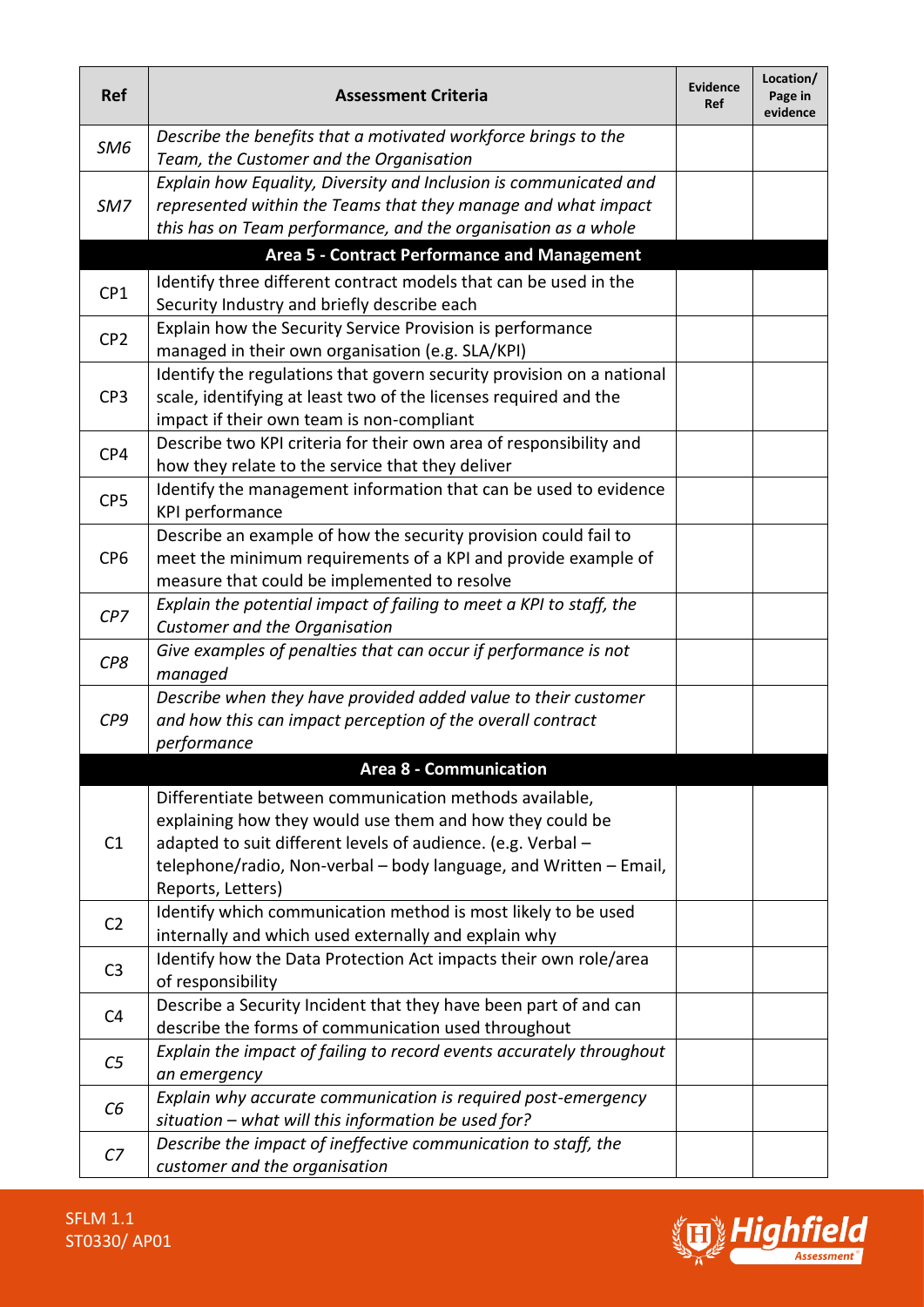| <b>Ref</b>      | <b>Assessment Criteria</b>                                                                                                            | <b>Evidence</b><br>Ref | Location/<br>Page in<br>evidence |
|-----------------|---------------------------------------------------------------------------------------------------------------------------------------|------------------------|----------------------------------|
|                 | Area 9 - Corporate Social Responsibility                                                                                              |                        |                                  |
| CR1             | Describe what is meant by Corporate Social Responsibility and give                                                                    |                        |                                  |
|                 | one example of good practice and one example of bad practice                                                                          |                        |                                  |
| CR <sub>2</sub> | Identify one crime/threat reduction initiative that they have linked                                                                  |                        |                                  |
|                 | in with (e.g. ACT Awareness, Business Watch etc) and describe how                                                                     |                        |                                  |
|                 | they implemented this to support the security provision in your                                                                       |                        |                                  |
|                 | area of responsibility to protect property, people or premises                                                                        |                        |                                  |
|                 | Describe what is meant by sustainability and provide two examples                                                                     |                        |                                  |
| CR <sub>3</sub> | of how you have supported your organisations approach to                                                                              |                        |                                  |
|                 | reducing its carbon footprint                                                                                                         |                        |                                  |
|                 | Give one example of a practice implemented within their own area                                                                      |                        |                                  |
| CR4             | of responsibility that supports their organisations Corporate Social<br>Responsibility and can explain how this was implemented (e.g. |                        |                                  |
|                 | training, communication etc.) and what benefits this brings to the                                                                    |                        |                                  |
|                 | staff, the customer and the organisation                                                                                              |                        |                                  |
|                 | Area 11 - Security First Line Manager Responsibilities                                                                                |                        |                                  |
|                 | Explain own job role and the diversity of requirements (Minimum                                                                       |                        |                                  |
|                 | criteria: People Management, Client Management, Compliance                                                                            |                        |                                  |
| SF1             | Management, Incident Management, Communication, Record                                                                                |                        |                                  |
|                 | Keeping)                                                                                                                              |                        |                                  |
|                 | Give an example of when you have reviewed the service                                                                                 |                        |                                  |
| SF <sub>2</sub> | performance and explain how that performance impacts others                                                                           |                        |                                  |
|                 | and the security environment                                                                                                          |                        |                                  |
|                 | Give an example of when they have reviewed service performance                                                                        |                        |                                  |
| SF <sub>3</sub> | and how they have identified and communicated success                                                                                 |                        |                                  |
|                 | Identify when they have provided "added value" to their customer                                                                      |                        |                                  |
| SF4             | and what benefits this can bring to staff, the customer and the                                                                       |                        |                                  |
|                 | organisation                                                                                                                          |                        |                                  |
|                 | Give two examples of sources of feedback that can help them                                                                           |                        |                                  |
| SF5             | develop the service they provide. (E.g. Customer Survey, Appraisals,                                                                  |                        |                                  |
|                 | <b>Team Briefings)</b>                                                                                                                |                        |                                  |
| SF6             | Explain how their actions or inaction can impact on the industry as                                                                   |                        |                                  |
|                 | a whole                                                                                                                               |                        |                                  |
|                 | <b>Area 12 - Security Resource Management</b>                                                                                         |                        |                                  |
|                 | Summarise the "resources" that they have, to deliver the security                                                                     |                        |                                  |
| RM1             | service provision in their own area of responsibility. (People, CCTV,                                                                 |                        |                                  |
|                 | Electronic Barriers, Turnstiles, Gates etc)                                                                                           |                        |                                  |
|                 | Give an example of where they have had to react to an event or an                                                                     |                        |                                  |
|                 | emergency that has resulted in mobilisation of staff and/or                                                                           |                        |                                  |
| RM <sub>2</sub> | impacted the day to day use of equipment and resources. (e.g.                                                                         |                        |                                  |
|                 | Power Cut, Unauthorised access incident, additional staff required                                                                    |                        |                                  |
|                 | for an event, Staff absence with no relief officer)                                                                                   |                        |                                  |
| RM3             | Include legislation compliance when summarising resources (e.g.<br>People - Equality Act 2010, CCTV - Data Protection Act, Electronic |                        |                                  |
|                 | Barriers - Health and Safety (Access and Inclusion))                                                                                  |                        |                                  |
|                 |                                                                                                                                       |                        |                                  |